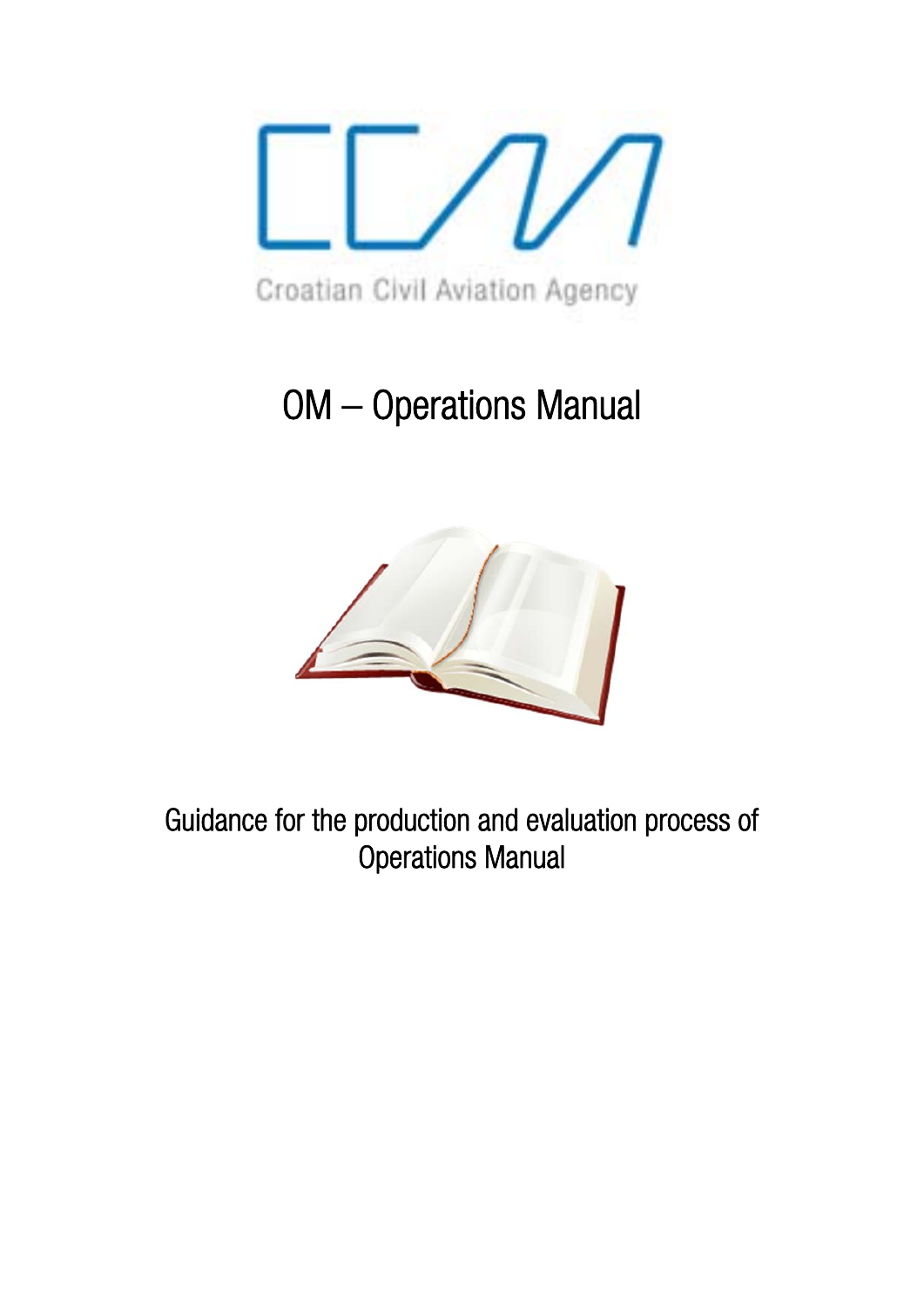

### Records of revisions

| Reference   | Revision no | Effective date |  |
|-------------|-------------|----------------|--|
| First issue |             | 19.12.2012.    |  |
| Revision    |             | 22.04.2013.    |  |
| Revision    |             | 31.10.2014.    |  |
|             |             |                |  |
|             |             |                |  |
|             |             |                |  |
|             |             |                |  |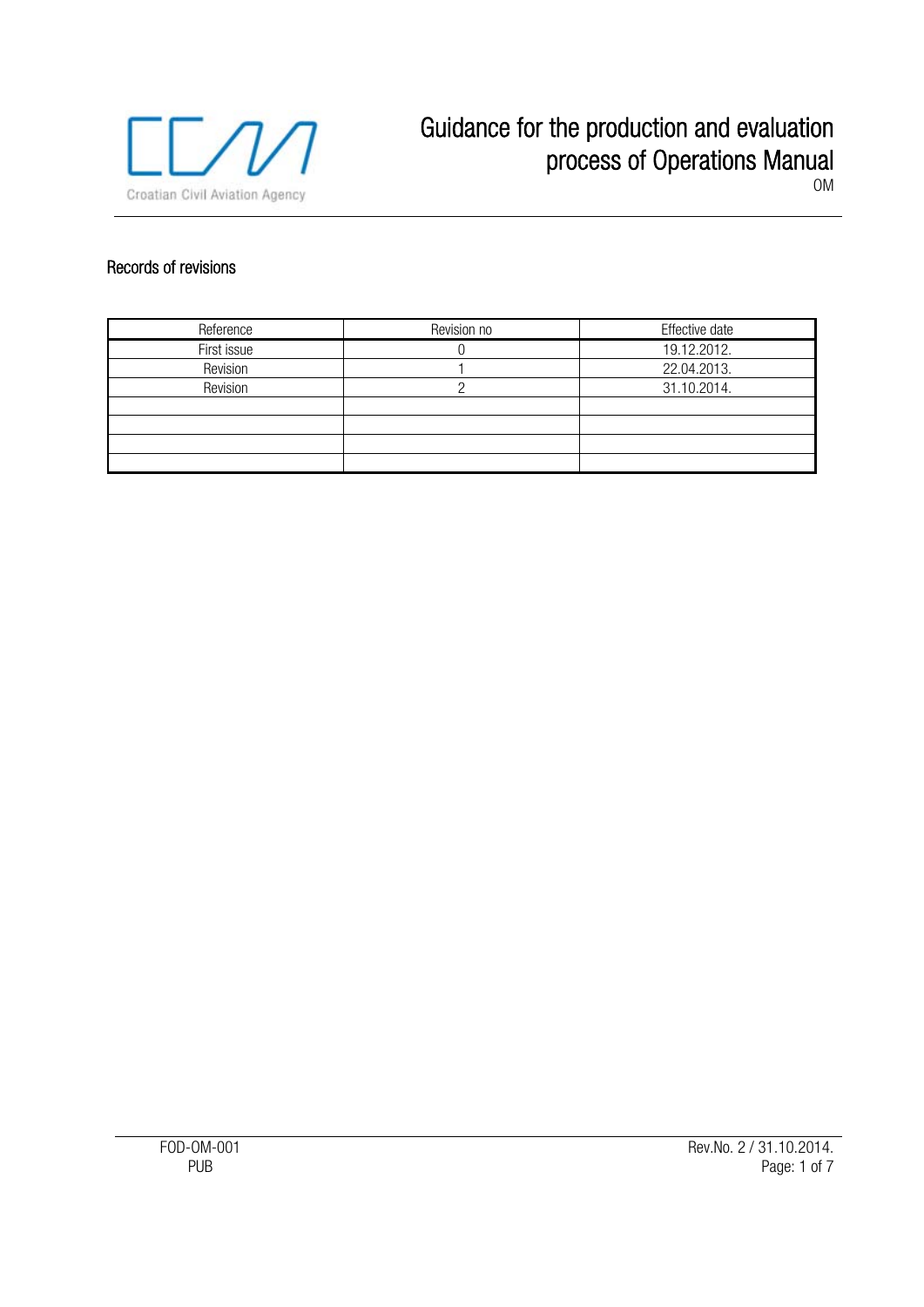

# List of effective pages

 $\overline{\phantom{a}}$ 

| Page no | Revision no | Effective date |
|---------|-------------|----------------|
|         |             | 31.10.2014.    |
|         |             | 31.10.2014.    |
|         |             | 31.10.2014.    |
|         |             | 31.10.2014.    |
| h       |             | 31.10.2014.    |
|         |             | 31.10.2014.    |
|         |             | 31.10.2014.    |
| 8       |             | 31.10.2014.    |
|         |             | 31.10.2014.    |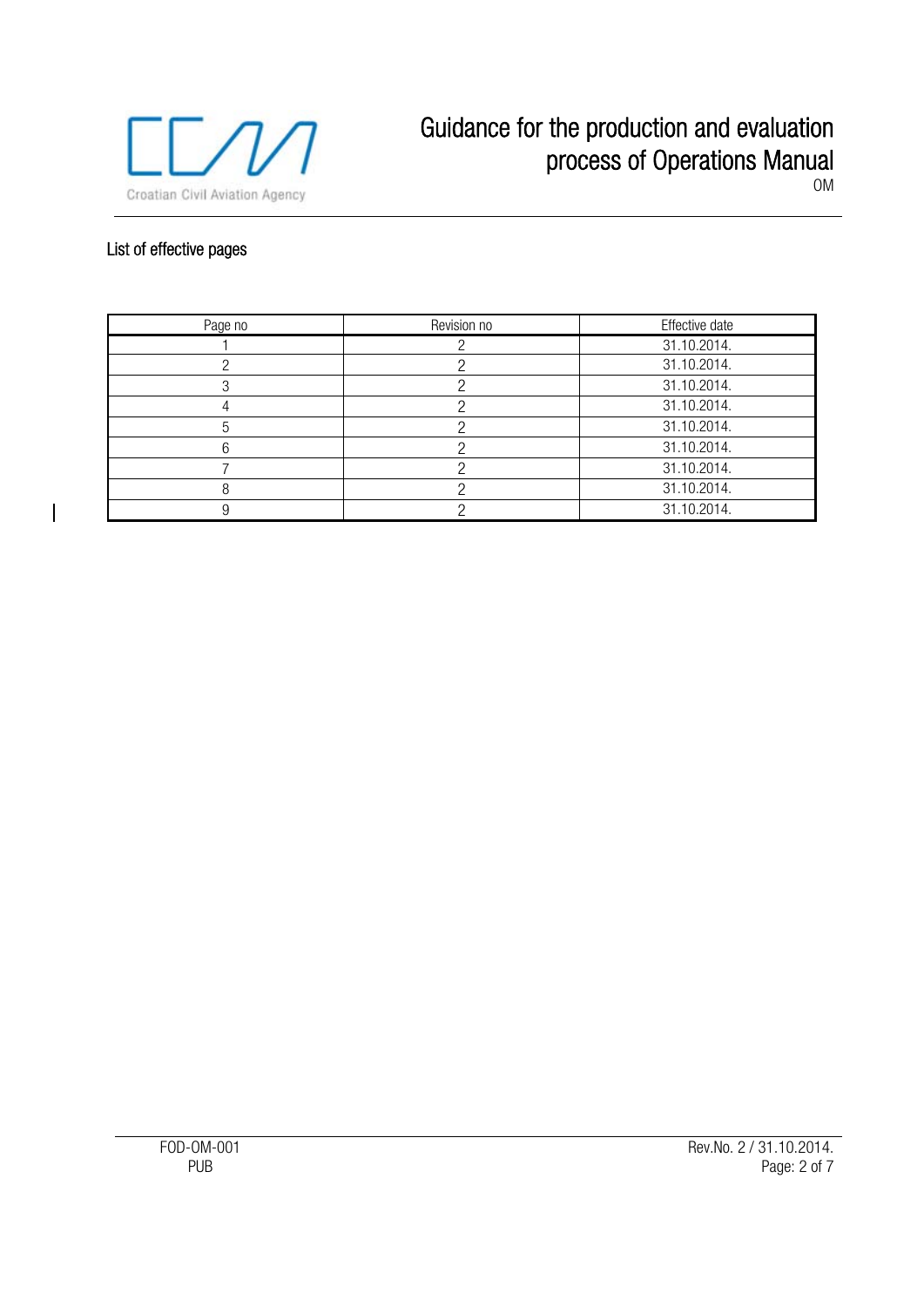

# Guidance for the production and evaluation process of Operations Manual

OM

# **1** Content

| $\overline{2}$ |     |  |  |
|----------------|-----|--|--|
| 3              |     |  |  |
|                | 3.1 |  |  |
|                | 3.2 |  |  |
|                | 3.3 |  |  |
|                | 3.4 |  |  |
|                |     |  |  |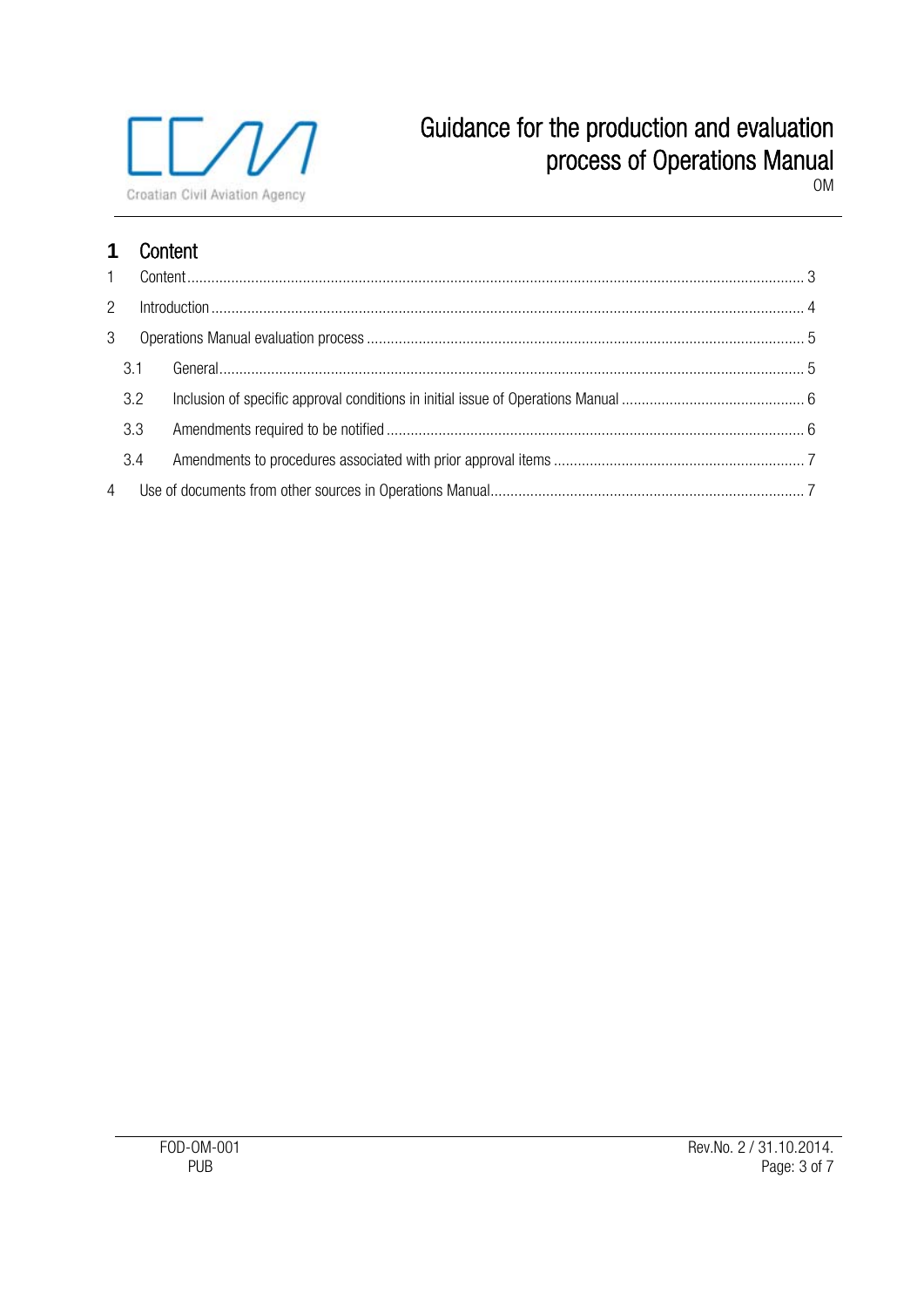

# **2** Introduction

Operations Manual is basic document of any aircraft operator. In Operations Manual aircraft operator defines all necessary guidance, information and procedures, including standard operating procedures and training programs with syllabi for all personnel involved in operations, for the conduct of their duties and for the aircraft used for the conduct of flight operations.

The obligation of the Operations Manual production as well as its mandatory content is specified in following rules of Regulation 965/2012:

| Type of operation                        | Obligation of the OM production    | Mandatory OM content        |
|------------------------------------------|------------------------------------|-----------------------------|
| Commercial air transport                 | ORO.MLR.100(a) Operations manual - | AMC3 ORO.MLR.100 Operations |
|                                          | deneral                            | manual - general            |
| Non-commercial operations with           | ORO.MLR.100(a) Operations manual - | AMC2 ORO.MLR.100 Operations |
| complex motor-powered aircraft and       | general                            | manual - general            |
| commercial air transport operations with |                                    |                             |
| single-engined propeller driven          |                                    |                             |
| aeroplanes with a MOPSC of 5 or single   |                                    |                             |
| engined non-complex helicopters with a   |                                    |                             |
| MOPSC of 5, taking off and landing at    |                                    |                             |
| the same aerodrome or operating site,    |                                    |                             |
| under VFR by day and commercial air      |                                    |                             |
| transport operations with sailplanes and |                                    |                             |
| balloons                                 |                                    |                             |
| Non-commercial specialised operations    | ORO.MLR.100(a) Operations manual - | AMC4 ORO.MLR.100 Operations |
| with complex motor-powered aircraft      | general                            | manual - general            |
| and commercial specialised operations    |                                    |                             |

Table 1.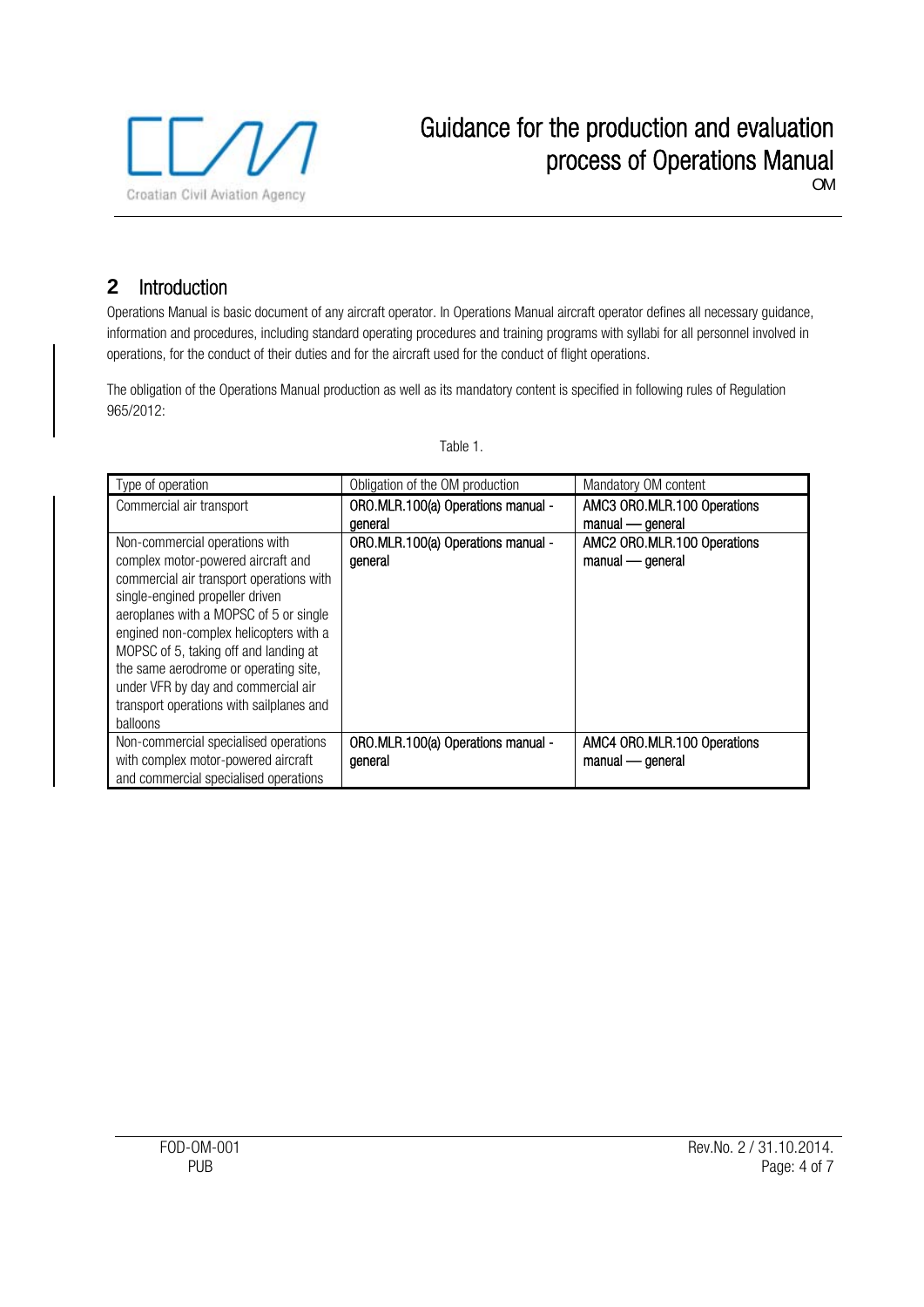

OM

# **3** Operations Manual evaluation process

#### 3.1 General

While the entire responsibility for the creation of Operations Manual rests with the operator, CCAA has the power, within limits of its authority, to require the modification of Operations Manual parts pertinent to the safety of operation.

The CCAA role in the Operations Manual evaluation process is to determine does it contain all parts defined by applicable regulation, acceptability of its parts subject to acceptance and compliance with civil aviation regulations of the part subject to civil aviation authority approval. The acceptance of the Operations Manual does not present the warranty to the operator that the manual does not contain any non-conformity to the regulations. Operators are the only ones responsible for the Operations Manual conformity with the regulations.

An operator has to be aware that the Operations Manual evaluation conducted by the authority personnel, did not enable the CCAA to detect non conformities that can have an influence on the safety of operation, as it is not possible to detect all specificities of the proposed operation during the certification process.

After the Operations Manual acceptance, while performing its safety oversight duties of a particular operator's activity, CCAA may be required to verify the content of Operations Manual in order to verify compliance of the operator's procedures with regulations and their implementation. During such an inspection non conformities may be discovered which may lead the CCAA to require the Operations Manual modifications.

Operations Manual has to reflect the type of the flight operations, area of operations, the operator's size, etc. Therefore, the operator is the only in the position to compile the Operations Manual. Croatian Civil Aviation Agency checks the compliance of Operations Manual with civil aviation regulations. If during the operations manual review, Croatian Civil Aviation Agency detects 5 or more significant non-compliances with civil aviation regulations (e.g. types of operations not conducted by the operator (ETOPS, LVO...), types of aircraft not operated by the operator, missing chapters…), the review process will stop and the operator is advised by means of "Conclusion" (Zaključak) about detected non-compliances, specifying the reviewed Operations Manual parts and, if that is the case, the remark that the list of non-compliances is non-exhaustive. Such a procedure may be performed twice in one Operations Manual evaluation process. If, after the second "Conclusion", the operator repetitively fails to provide compliant Operations Manual, the request is rejected. Such a development may lead to the question of the nominated post holders competences. Depending on the severity of the detected non-compliances in the process of Operations Manual evaluation, CCAA may, as ultimate measure, reconsider acceptance of nominated operator's post holders as per area of responsibility for the production and the content of Operations Manual.

Unless the operator specifies otherwise in its Operations Manual, the logical responsibility for the production and the content of Operations Manual is as follows:

| OM dio                         | S&QM | FIt Ops PH | Crw Trng PH | Gnd Ops PH |
|--------------------------------|------|------------|-------------|------------|
| OM A                           |      |            |             |            |
| OM A Quality Management System |      |            |             |            |
| OM A Ground Handling           |      |            |             |            |
| OM <sub>B</sub>                |      |            |             |            |
| OM <sub>C</sub>                |      |            |             |            |
| OM <sub>D</sub>                |      |            |             |            |

FOD-OM-001 Rev.No. 2 / 31.10.2014. PUB PORT CONTROL PROPERTY IN THE PAGE OF THE PAGE OF THE PAGE OF THE PAGE OF THE PAGE OF THE PAGE OF THE PAGE OF THE PAGE OF THE PAGE OF THE PAGE OF THE PAGE OF THE PAGE OF THE PAGE OF THE PAGE OF THE PAGE OF THE PAGE OF T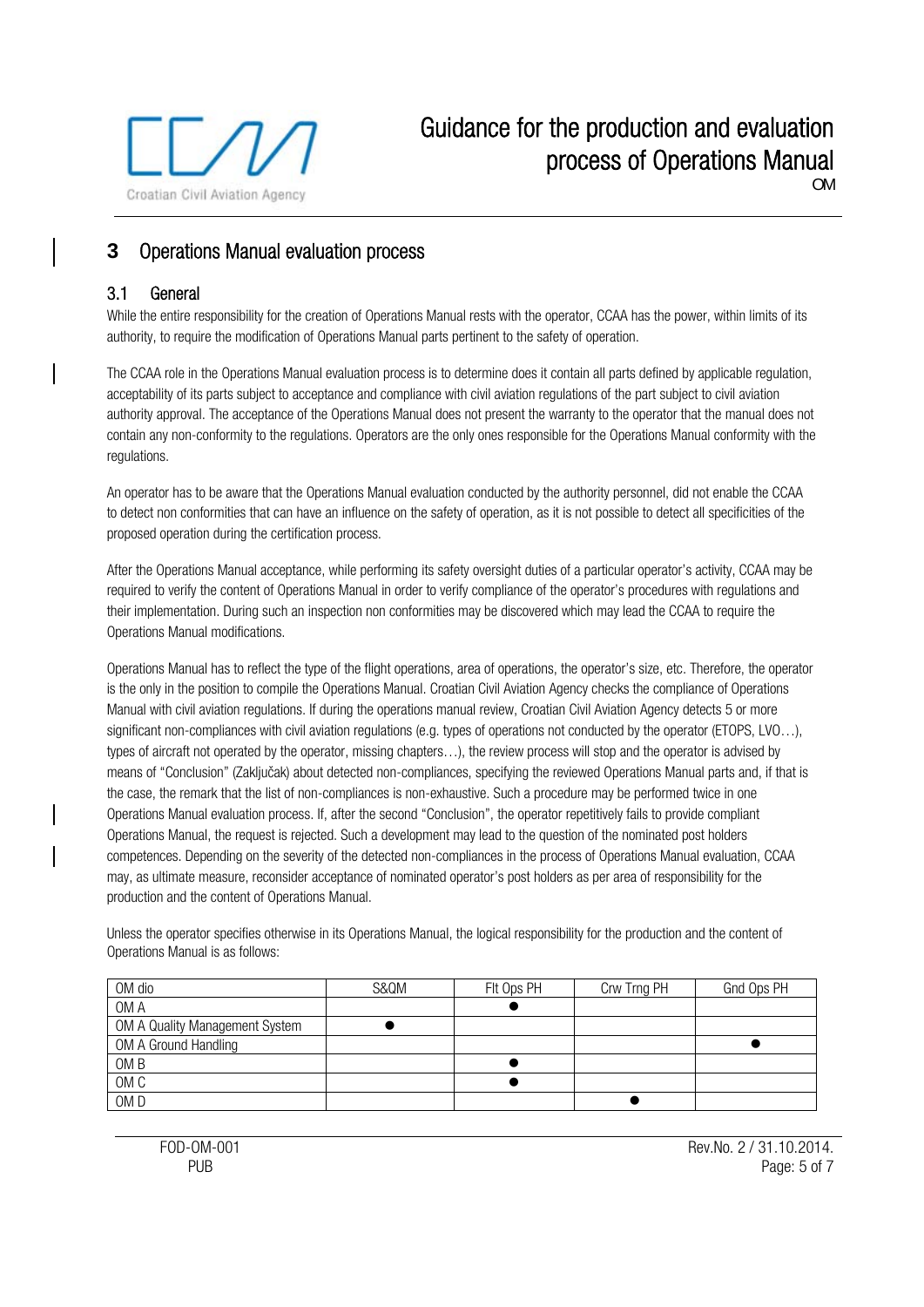

OM

Operations manual compliance, including the approval of Operations manual items subject to approval, is indicated by the AOC issuance.

#### 3.2 Inclusion of specific approval conditions in initial issue of Operations Manual

For specific approvals an operator has to submit the application to Croatian Civil Aviation Agency. The approval process will be carried out as an administrative procedure. Consent for the inclusion of the conditions of specific approval in the Operations Manual is obtained as described below.

An operator applies for specific approval. The approval process is carried out as an individual administrative procedure. After the approval process is satisfactorily completed, the operator includes the specific approval conditions in the Operations Manual. Both specific approval application and Operations Manual may be submitted at the same time. Inclusion of specific approval conditions in the Operations Specifications will be granted only when both processes are satisfactorily completed.

It is important to note submission of Operations Manual with specific approval conditions included shall not be considered as an application for specific approval nor the positive evaluation of Operations Manual with included specific approval conditions constitutes the operational approval of the operation requiring specific approval. Specific approvals are obtained in individual administrative procedures which are carried out parallel to the Operations Manual evaluation process with included specific approval conditions.

## **3.3** Amendments required to be notified (FOR AOC HOLDERS)

For Operations Manual amendments required to be notified in accordance with ORO.GEN.115(b) and ORO.GEN.130(c), the operator shall supply the competent authority with intended amendments in advance of the effective date. The process is carried out in accordance with following procedure:



FOD-OM-001 Rev.No. 2 / 31.10.2014. PUB Page: 6 of 7